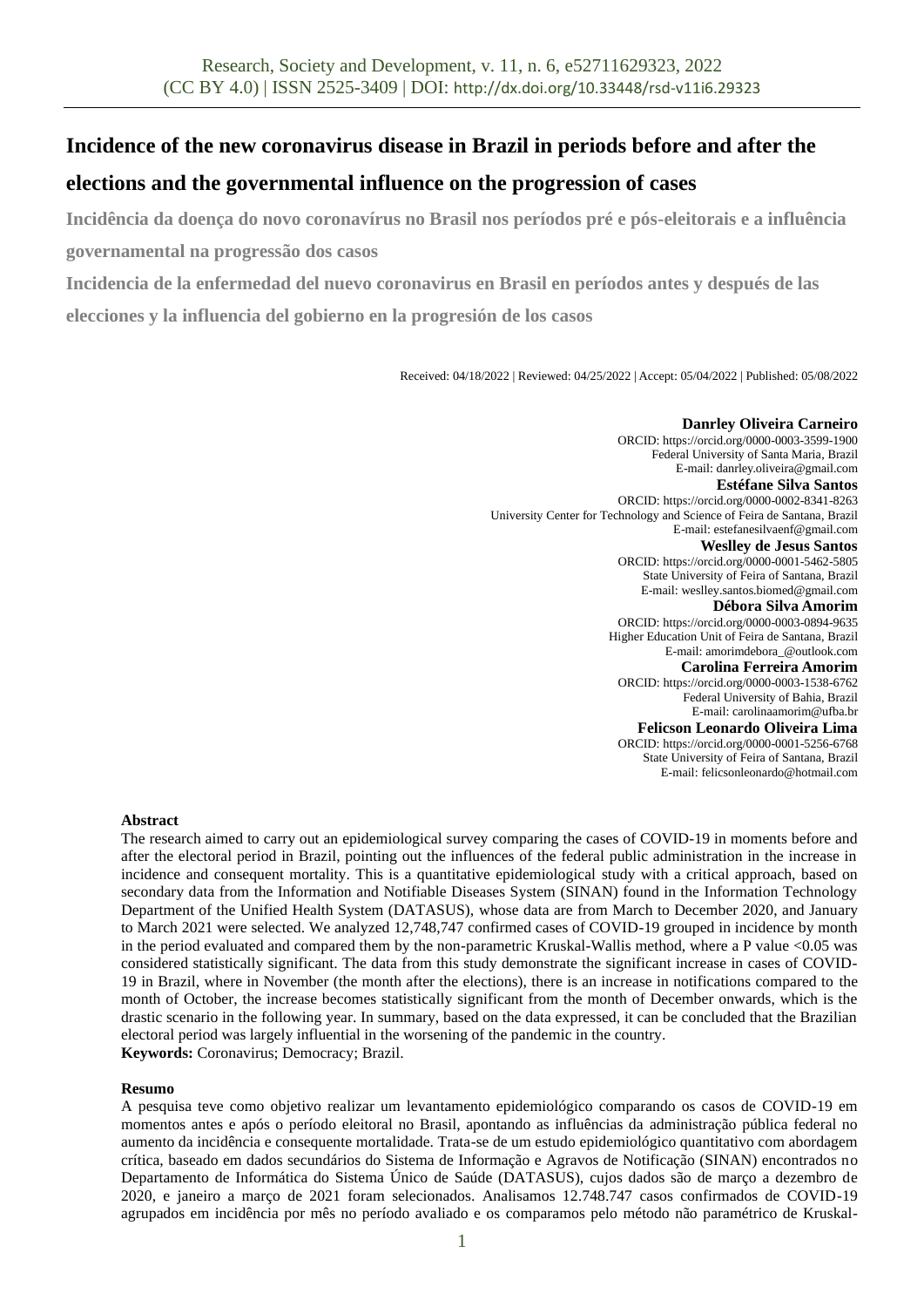Wallis, onde um valor de P <0,05 foi considerado estatisticamente significativo. Os dados deste estudo demonstram o aumento significativo de casos de COVID-19 no Brasil, onde em novembro (o mês posterior às eleições), há um aumento nas notificações em relação ao mês de outubro, o aumento passa a ser estatisticamente significativo a partir do mês de dezembro em diante, que é o cenário drástico no ano seguinte. Em síntese, com base nos dados expressos, pode-se concluir que o período eleitoral brasileiro teve grande influência no agravamento da pandemia no país. **Palavras-chave:** Coronavírus; Democracia; Brasil.

#### **Resumen**

La investigación tuvo como objetivo realizar un levantamiento epidemiológico comparando los casos de COVID-19 en momentos antes y después del período electoral en Brasil, señalando las influencias de la administración pública federal en el aumento de la incidencia y consecuente mortalidad. Se trata de un estudio epidemiológico cuantitativo con enfoque crítico, basado en datos secundarios del Sistema de Información y Enfermedades de Declaración Obligatoria (SINAN) que se encuentran en el Departamento de Tecnologías de la Información del Sistema Único de Salud (DATASUS), cuyos datos son de marzo a diciembre de 2020, y se seleccionaron de enero a marzo de 2021. Se analizaron 12.748.747 casos confirmados de COVID-19 agrupados en incidencia por mes en el período evaluado y se compararon por el método no paramétrico de Kruskal-Wallis, donde se consideró estadísticamente significativo un valor de P < 0,05. Los datos de este estudio demuestran el aumento significativo de casos de COVID-19 en Brasil, donde en noviembre (el mes posterior a las elecciones), hay un aumento de notificaciones en comparación con el mes de octubre, el aumento se vuelve estadísticamente significativo a partir del mes de diciembre en adelante, que es el escenario drástico en el año siguiente. En resumen, a partir de los datos expresados, se puede concluir que el período electoral brasileño influyó en gran medida en el empeoramiento de la pandemia en el país. **Palabras clave**: Coronavirus; Democracia; Brasil.

### **1. Introduction**

Pandemics are caused by easily spread diseases of pathogens, infecting a high number of individuals in a short period of time (Malinverni & Brigagão, 2020). That said, the new coronavirus disease (COVID-19) qualifies as the fifth recorded pandemic since the first influenza outbreak in 1918 (Chen et al., 2021), both viruses, transmitted by the respiratory route of easy dissemination. The first reports of SARS-CoV-2 were narrated in Wuhan, China, which culminated in its worldwide dissemination, having as main pathogenicity the involvement of a respiratory syndrome (Liu et al., 2020).

After the notifications of the first occurrences of COVID-19 in the world, Brazil appears in the ranking of countries with the highest rates of contamination and mortality (Marinho et al., 2021). Moreover, a critical bias often propagated was the lack of competence of the federal government. In this perspective, the calamitous situation in which the country finds itself is a systematic consequence applied by the Jair Bolsonaro government, which fails to set goals against the measures of prevention and collective immunization, starting to use resources to encourage exacerbated agglomeration, the non-use of masks, use of drugs without scientific accuracy for such a disease, in addition to going against the vaccine (Calil, 2021).

The federal government's disregard for science and, consequently, the pandemic's impact on the health and wellbeing of Brazilians has led to a deficit in the coordination, scaling up, and funding of internationally sanctioned public health methods, in which the ministry of health has not instituted a national plan to address the pandemic. In addition, municipalities and regions ingnorated by the state did not receive sufficient assistance, what neglected, became a key element in solving the public health crisis (Ferigato et al., 2020).

Even in the face of a scenario of sick people, crowded beds, and deaths, formalities such as municipal elections were able to take place, which may have directly influenced the worsening of the panorama throughout the country. In summary, the present study had as its objective, to perform an epidemiological survey comparing the cases of COVID-19 in moments before and after the electoral period in Brazil, besides pointing out the influences of the federal public management in the increase of the incidence and consequent mortality.).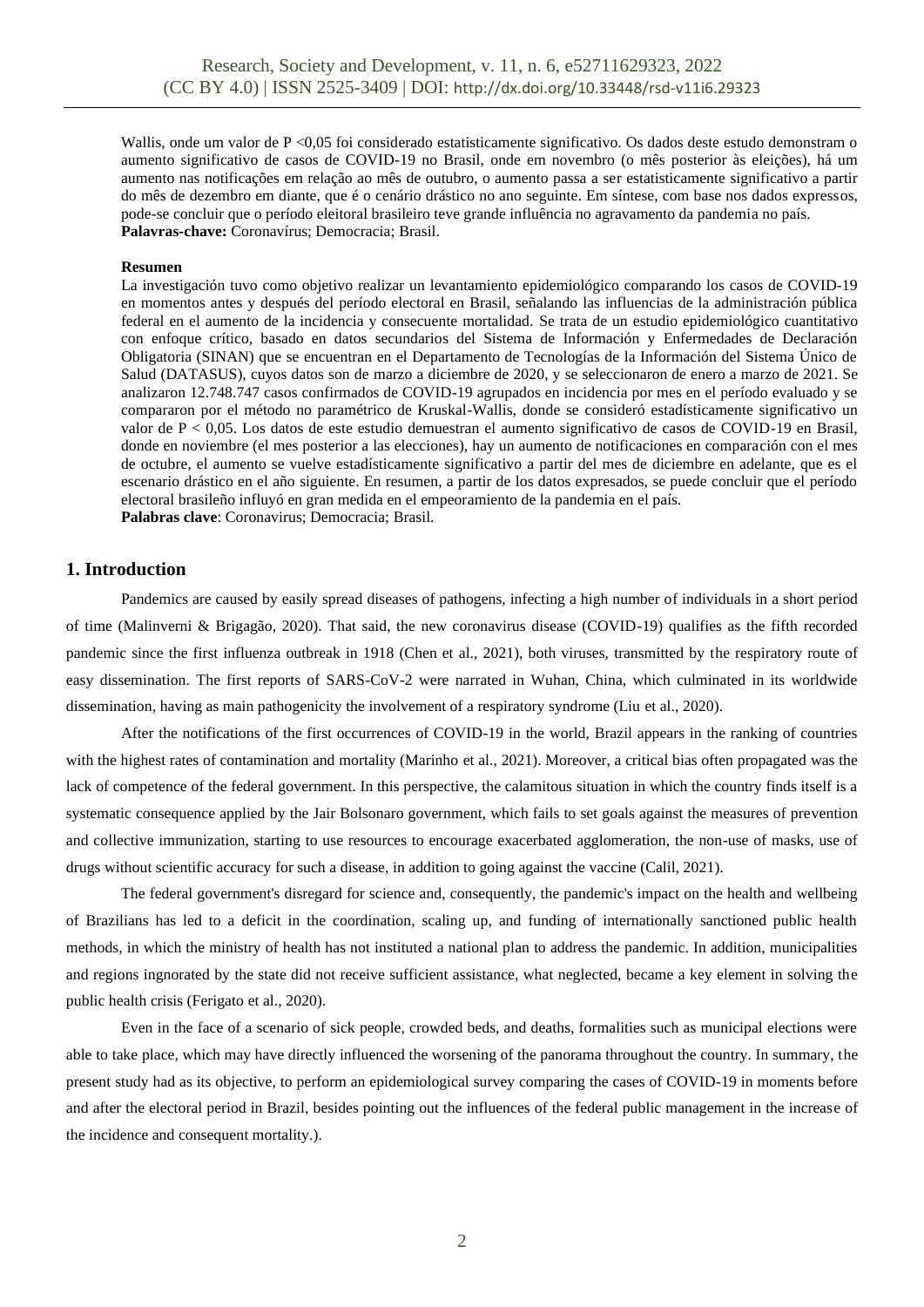## **2. Methodology**

This is an epidemiological study quantitative character and critical approach, conducted by means of secondary data from the Interactive Panel of Coronavirus Disease Cases 2019 (COVID-19) in Brazil (https://susanalitico.saude.gov.br/), as well as from the Severe Acute Respiratory Syndrome - SARS Database including data from COVID-19 prepared through the from the computer department of Single Health System (DATASUS) and the Secretariat of Health Surveillance – SVS where data referring to the months of May to December of the year 2020 as well as January to March of 2021 were analyzed. Since these were public samples, the need for submission to the Research Ethics Committee was ruled out, being in accordance with Resolution number 466 of December 12, 2012 of the National Health Council, represented in Figure 1.



**Figure 1:** Methodology flowchart.

Source: Authors (2022).

### **2.1 Statistical analysis**

The data collected refer to the confirmed cases for COVID-19 in Brazil dated from May 1, 2020 to March 31, 2021, totaling 12.748.747 cases. To evaluate the impacts provided by the Brazilian Elections in face of the COVID-19 pandemic, the informations obtained was organized through the Microsoft Excel 2016® software and analyzed through the Graphpad Prism version 7 software, where the Kruskal-Wallis non-parametric analysis tool was used to verify if there are significant differences between the averages of cases obtained in the evaluated period. A p value <0.05 will be considered statistically significant. Graphpad Prism and Microsoft Excel 2016® software were also used to construct the graphs and tables according to the purpose of work.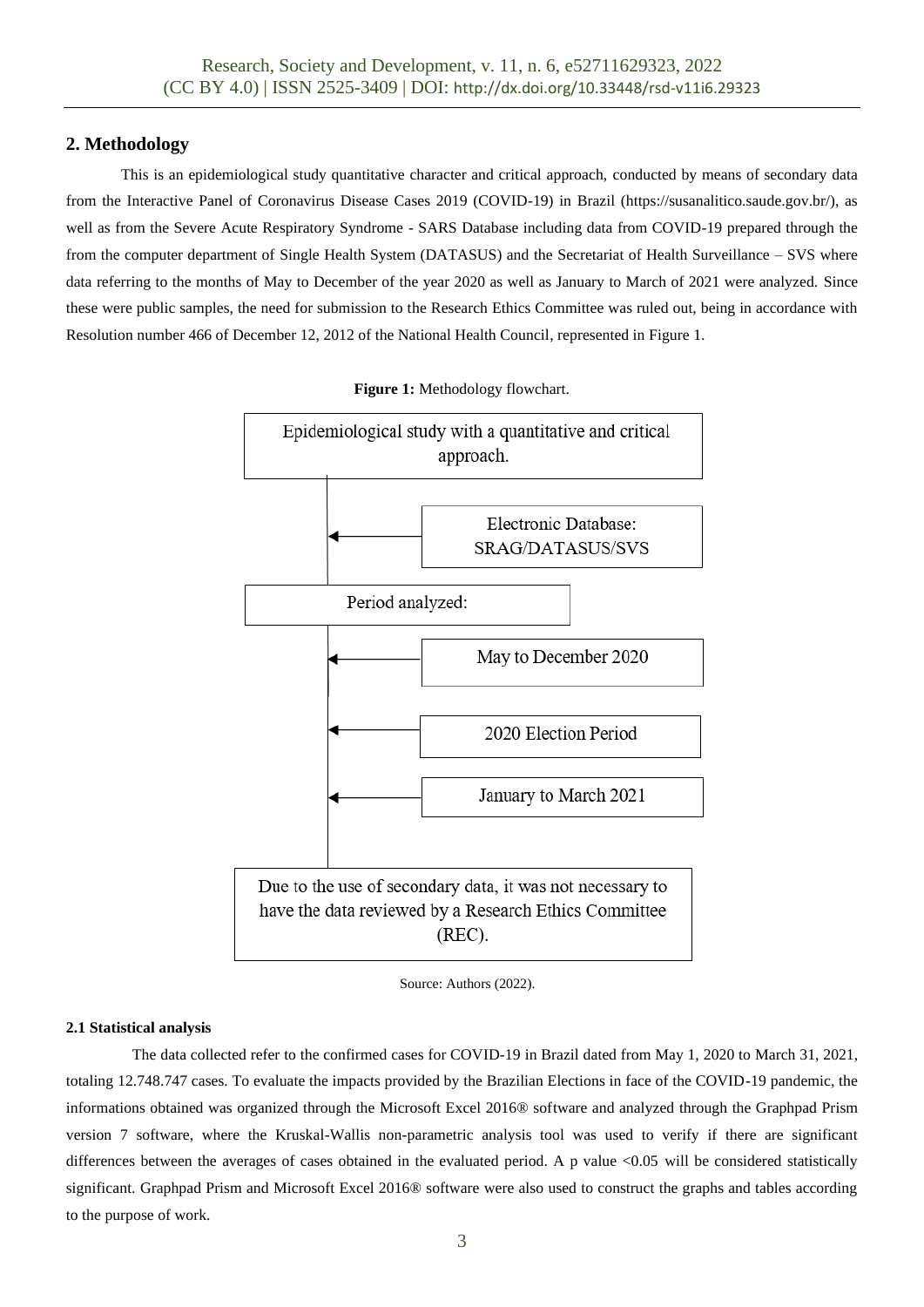# **3. Results and Discussion**

A total of 12,748,747 confirmed cases for COVID-19 evaluated between May 1, 2020 to March 31, 2021 were evaluated. Table 1 illustrates the sample numbers in the months evaluated, as well as the cumulative case values.

| <b>Table 1:</b> Incidence and prevalence of confirmed cases of COVID-19 in Brazil dated May 1, 2020 to March 31, 2021. |  |  |
|------------------------------------------------------------------------------------------------------------------------|--|--|
|                                                                                                                        |  |  |

| <b>MONTH</b>       | <b>INCIDENCE CASES</b> | <b>CUMULATIVE OF CASES</b> |
|--------------------|------------------------|----------------------------|
| <b>May 2020</b>    | 428.693                | 514.200                    |
| <b>June 2020</b>   | 887.841                | 1.402.041                  |
| <b>July 2020</b>   | 1.260.444              | 2.662.485                  |
| <b>August 2020</b> | 1.245.787              | 3.908.272                  |
| September 2020     | 902.663                | 4.810.935                  |
| October 2020       | 724.670                | 5.535.605                  |
| November 2020      | 800.273                | 6.335.878                  |
| December 2020      | 1.340.095              | 7.675.973                  |
| January 2021       | 1.528.758              | 9.204.731                  |
| February 2021      | 1.346.528              | 10.551.259                 |
| <b>March 2021</b>  | 2.197.488              | 12.748.747                 |

Source: Authors (2022).

The non-parametric Kruskal-Wallis analyses allowed the comparison of the number of incident cases between the months in the evaluated period and showed that there is a statistically significant increase in the incidence of COVID-19 cases in Brazil after the election period (October and November), as shown in Figure 2.

**Figure 2:** (a) Non-parametric Kruskal-Wallis analysis comparing the incidence of COVID-19 cases in Brazil in the month of October 2020 with the other years of the evaluated period; \*\* (July 2020 vs October 2020) P=  $0.0091$ ; \* (August 2020 vs October 2020) P= 0,0136; \*\* (October 2020 vs December 2020) P = 0,0013; \*\*\*\* (October 2020 vs January 2021) P <0,0001; \*\*\*\* (October 2020 vs February 2021) P <0,0001; \*\*\*\* (October 2020 vs March 2021) P <0,0001. (b) Nonparametric Kruskal-Wallis analysis comparing the incidence of COVID-19 cases in Brazil in November with the other years of the evaluated period; \*(November 2020 vs December 2020)  $P = 0.0191$ ; \*\*\*(November 2020 vs January 2021)  $P = 0.0002$ ; \*\*\*(November 2020 vs February 2021) P = 0,0003; \*\*\*\*(November 2020 vs March 2021) P <0,0001.

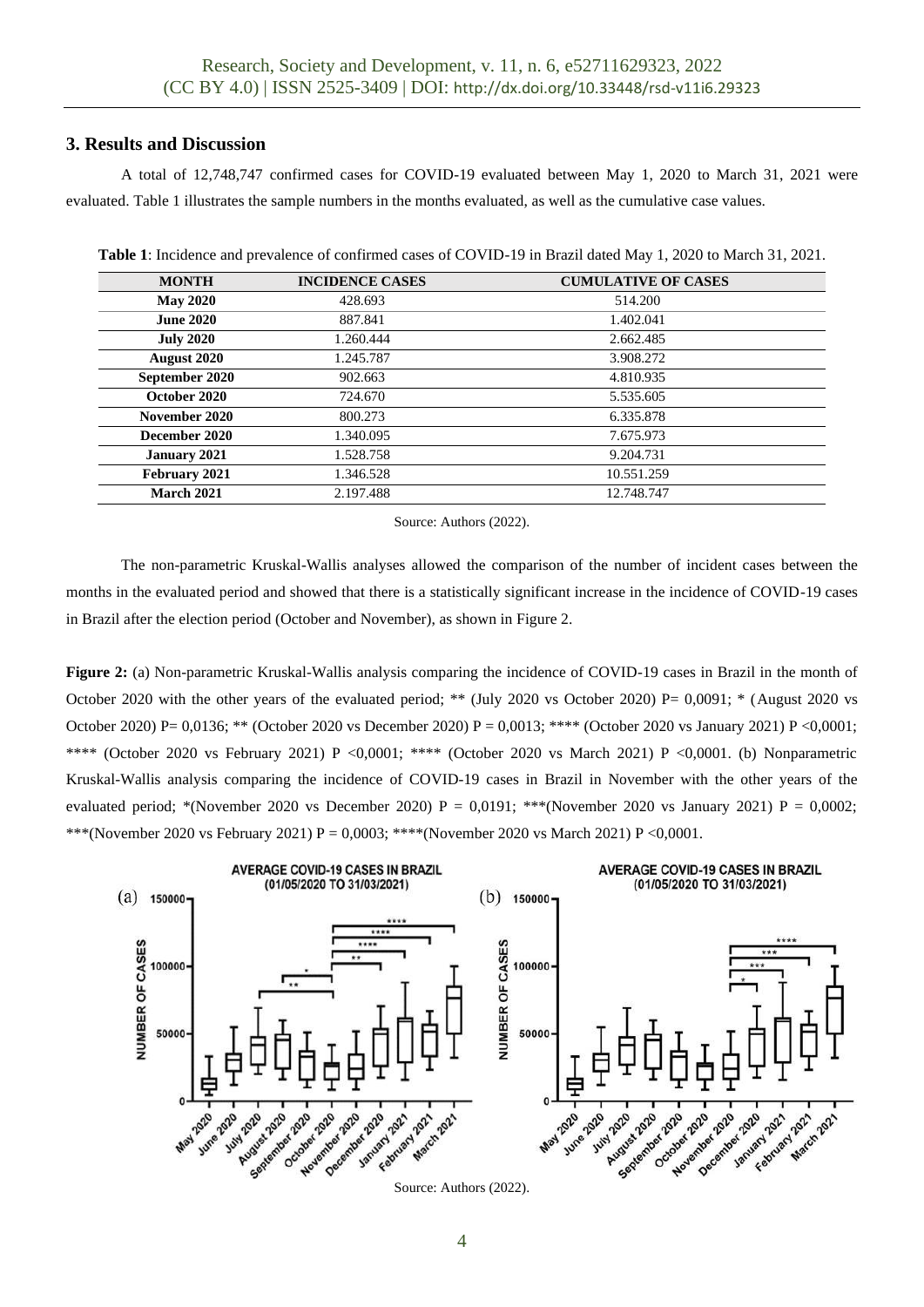The findings showed a significant increase in cases of COVID-19 after the electoral period, suggesting that the high transmission rate is correlated to the political movements that occurred during the same time interval. The statistical test was based on the Kruskal-Wallis non-parametric analysis, with the aid of the Graphpad Prism software, for the possibility of analyzing and comparing three or more independent groups, both quantitative variables that do not obey normality parameters, and ordinal qualitative variables. The data analyzed from the reported incidents may have suffered changes, specifically during the electoral period due to the low demand of the population at the health units for testing, preferring to participate in political demonstrations, as well as not having their right to vote suspended because of a possible quarantine.

The periods compared between May 1, 2020 to March 31, 2021 had a p-value < 0.05 rejecting the null hypothesis, having sufficient evidence for the alternative hypothesis, demonstrating that there was indeed an increase in the incidences of the new coronavirus cases in the period after the election. As for SARS-CoV-2, it has been observed that it has shaken globally not only in terms of those infected and killed, but also politically and economically, placing Brazil as the worst federation in management against the new coronavirus, and these statements have been described in several studies (Ferigato *et al.,* 2020; Aquino *et al.,* 2021).

Rosário (2020) and Silva et al., (2020) talk about the pandemic course in the country, affirming the situation of neglect as a result of a genocidal representativeness of the current government, where, denied the science, moreover, based on the studies of Silva (2021) the president would have also encouraged the use of drugs without scientific evidence as: hydroxychloroquine, azithromycin, ivermectin, among others.

Public health policy should be based on science, during the pandemic period, Brazil had to deal with scientific illiteracy coming from government officials, who treated the lethal virus pandemic with a profile of severe clinical heterogeneity as a mere "little Flu", encouraging the use of medications without proven efficacy (Kit-COVID) for such pathology, bringing narratives of a pseudoscience (Barberia et al., 2021; Cardoso et al., 2020). Therefore, narratives of this profile coming from leaders bring catastrophic results, with disrespect for social isolation and the non-use of masks, increase the transmission of the virus, therefore, the reflection of poor management directly impacts the behavior of the population, who choose to follow politicians when instead of science (Dada et al., 2021).

The state leader, as well as his supporters, were against social isolation, as well as the closing of commerce that intuited the minimization of new cases. In several moments he was publishing speeches against the protective and restrictive measures to contain the pandemic, always underestimating the health professionals. Another finding in the national politics facing the pandemic, was the lack of a plan to face it, following blindly, neglecting the signs of collapse, which is squeezed in the difficulties that the states and cities are passing, forcing them to elaborate their own planning (Alcadipani, 2020; Alvarenga et al., 2021; Carvalho & Lima, 2020; Satomi *et al.,* 2020; Silva et al., 2020).

It is worth mentioning that the second wave of COVID-19 started in November 2020, in the month of municipal elections, consequently, in March 2021 the beds in ICUs reached 90%, thus, the notoriety that electoral interests were greater than the concern of the pandemic, with the formation of agglomerations in electoral campaigns and the non-use of masks at rallies (Tarouco, 2021). According to Silva and Pena (2020), Brazil became the cradle of the coronavirus variants, due to several factors, including: non-compliance with the necessary measures for prevention, low testing and lack of information on the part of the population. That said, the results obtained in this research demonstrate that possibly, as previous municipal authorities, they worsened the pandemic in Brazil, which culminated in coronavirus transmissions in clusters caused by electoral candidates, the candidates who are currently in government dealing with the consequences caused by them.

## **4. Final Considerations**

Given the explicit data, it is possible to demonstrate the strong influence of the electoral period in the increase of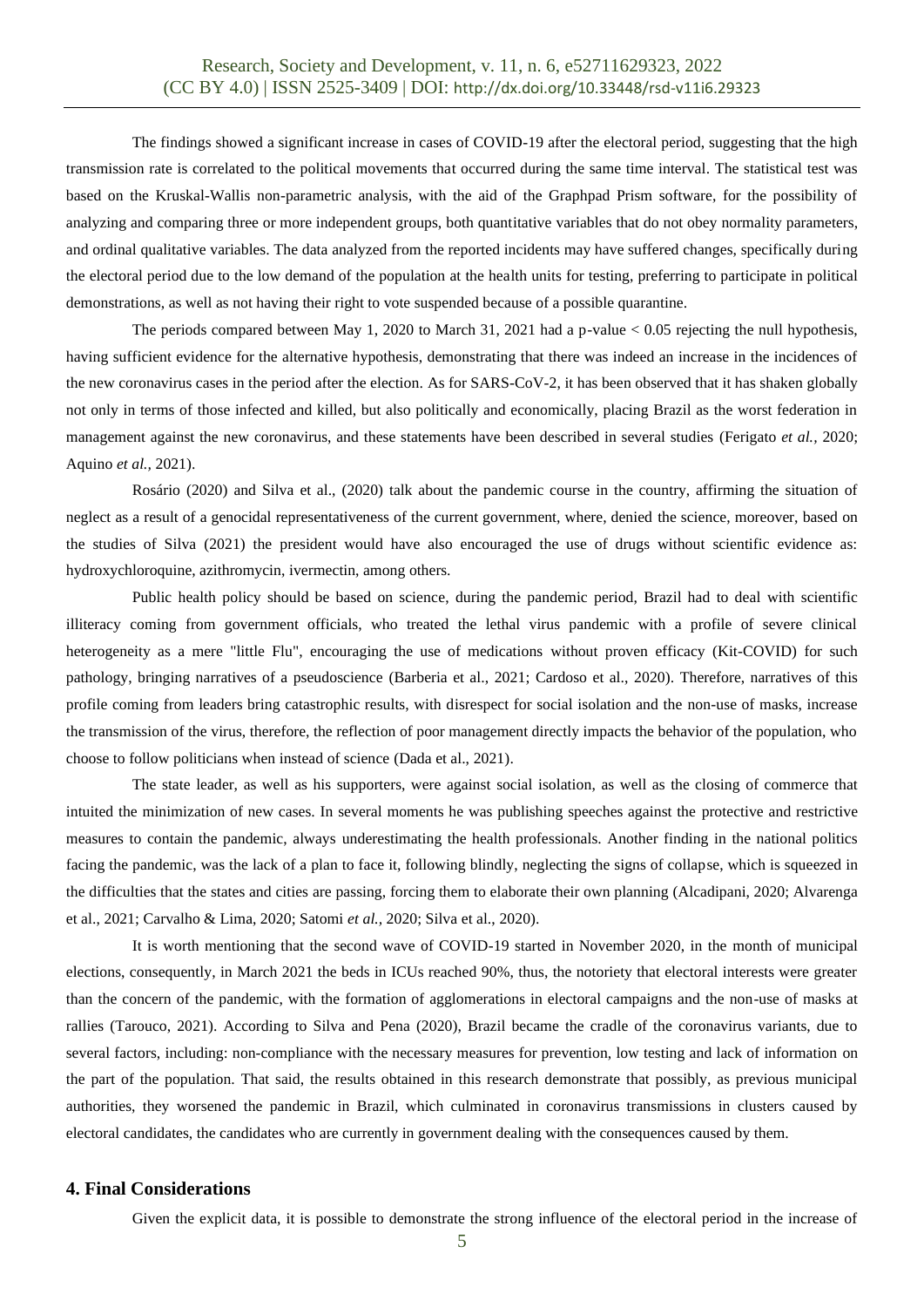cases of COVID-19 in Brazil. In the month of October 2020, which hosted the elections, recurrences of agglomerations and direct contact between people were observed, in addition to the rejection of the use of masks, which culminated in the extreme rise of cases in the following months. Another essential fact was the influence of some political representatives who, at that moment, stopped preaching preventive methods to get closer to the population. Even so, we must emphasize the irresponsibility of the federal government, which manifested itself superficially only after the critical stages of the pandemic, where the incidence and mortality were already in uncontrollable stages.

#### **Study limitations**

This study is limited to the analysis of secondary data collected from the databases (SRAG/DATASUS/SVS). Any errors prior to the release of the data can directly impact the results and statistical analyses. Furthermore, the analyses are limited to the raw numbers of confirmed cases of COVID-19 in the country, not evaluating clinical outcomes, symptomatology, other laboratory results, socioeconomic conditions of the Brazilian regions, and other data that may or may not influence the incidence/prevalence of COVID-19 cases.

#### **References**

Alcadipani, R. (2020). Pandemic and macho organizations: Wake‐up call or business as usual? *Gender, Work & Organization*, *27*(5), 734-746.

Alvarenga, A. A., Rocha, E. M. S., Filippon, J., & Andrade, M. A. C. (2021). Challenges for the Brazilian State from the COVID-19 pandemic: the case of paradiplomacy in the state of Maranhão. *Cadernos de saude publica*, *36*.

Aquino, E. M., Silveira, I. H., Pescarini, J. M., Aquino, R., Souza-Filho, J. A. D., Rocha, A. D. S., & Lima, R. T. D. R. S. (2020). Social distancing measures to control the COVID-19 pandemic: potential impacts and challenges in Brazil. *Ciencia & saude coletiva*, *25*, 2423-2446.

Barberia, L. G., Costa, S. F., & Sabino, E. C. (2021). Brazil needs a coordinated and cooperative approach to tackle COVID-19. *Nature Medicine*, *27*(7), 1133- 1134.

Calil, G. G. (2021). A negação da pandemia: reflexões sobre a estratégia bolsonarista. *Serviço Social & Sociedade*, 30-47.

Cardoso, C. R. D. B., Fernandes, A. P. M., & Santos, I. K. F. D. M. (2020). What happens in Brazil? A pandemic of misinformation that culminates in an endless disease burden. *Revista da Sociedade Brasileira de Medicina Tropical*, *54*.

Carvalho, J. R., & Lima, M. P. (2020). "O comércio não pode parar": discursos e sentidos, em Redenção–PA, durante o lockdown da pandemia de 2020. *Espaço e Tempo Midiáticos*, *3*(2), 11-11.

Chen, Y., Klein, S. L., Garibaldi, B. T., Li, H., Wu, C., Osevala, N. M., ... & Leng, S. X. (2021). Aging in COVID-19: Vulnerability, immunity and intervention. *Ageing research reviews*, *65*, 101205.

Dada, S., Ashworth, H. C., Bewa, M. J., & Dhatt, R. (2021). Words matter: political and gender analysis of speeches made by heads of government during the COVID-19 pandemic. *BMJ global health*, *6*(1), e003910.

Ferigato, S., Fernandez, M., Amorim, M., Ambrogi, I., Fernandes, L. M., & Pacheco, R. (2020). The Brazilian Government's mistakes in responding to the COVID-19 pandemic. *The Lancet*, *396*(10263), 1636.

Liu, Y. C., Kuo, R. L., & Shih, S. R. (2020). COVID-19: The first documented coronavirus pandemic in history. *Biomedical journal*, *43*(4), 328-333.

Malinverni, C., & Brigagão, J. I. M. (2020). COVID-19: scientific arguments, denialism, eugenics, and the construction of the antisocial distancing discourse in Brazil. *Frontiers in Communication*, 92.

Marinho, P. R. D., Cordeiro, G. M., Coelho, H. F., & Brandão, S. C. S. (2021). Covid-19 in Brazil: A sad scenario. *Cytokine & growth factor reviews*, *58*, 51- 54.

Rosário, L. (2020). A necropolítica genocida de Bolsonaro em tempos de pandemia e o projeto ultra-neoliberal. *Revista Interdisciplinar em Cultura e Sociedade*, 28-49.

Satomi, E., Souza, P. M. R. D., Thomé, B. D. C., Reingenheim, C., Werebe, E., Troster, E. J., ... & Borges, P. C. D. M. (2020). Alocação justa de recursos de saúde escassos diante da pandemia de COVID-19: considerações éticas. *Einstein (São Paulo)*, *18*.

Silva, M. M. (2021). Um Estudo Do Discurso Do Ex-capitão Jair Messias Bolsonaro Pela Análise Do Discurso Ecossistêmica. *Ecolinguística: Revista Brasileira de Ecologia e Linguagem*, *7*(1), 18-34.

Silva, M. R., Pires, G. D. L., & Pereira, R. S. (2020). O necroliberalismo, bolsonaro'vírus mental'e a pandemia da COVID-19 como casos de saúde pública: o real resiste?. *Motrivivência*, *32*(61), 1-18.